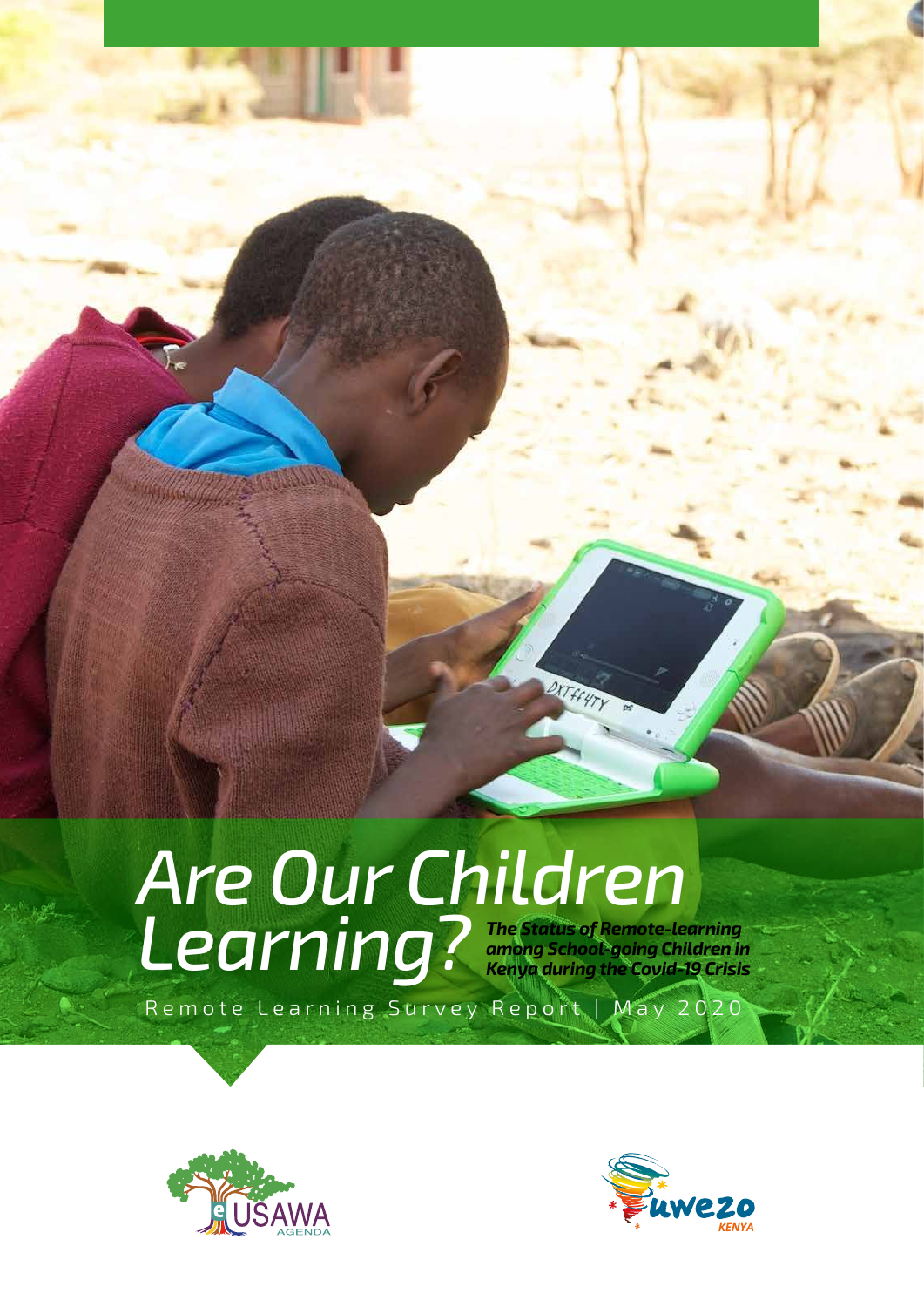#### **To cite this report**

**Uwezo (2020): Are Our Children Learning?** The Status of Remote-learning among School-going Children in Kenya during the Covid-19 Crisis. Nairobi: Usawa Agenda.

#### **Copyright**

#### **Usawa Agenda @2020**

Any part of this publication may be reproduced for non-profit purposes provided that due acknowledgement is given and proper citation made.

#### **Contact**

School Lane 22, Westlands. P.O Box 13784-00800 Nairobi

**Tel:** +254 715 563720 or +254 786 563722 **Email:** info@usawaagenda.org **Twitter:** @UsawaAgenda **Website:** www.usawaagenda.org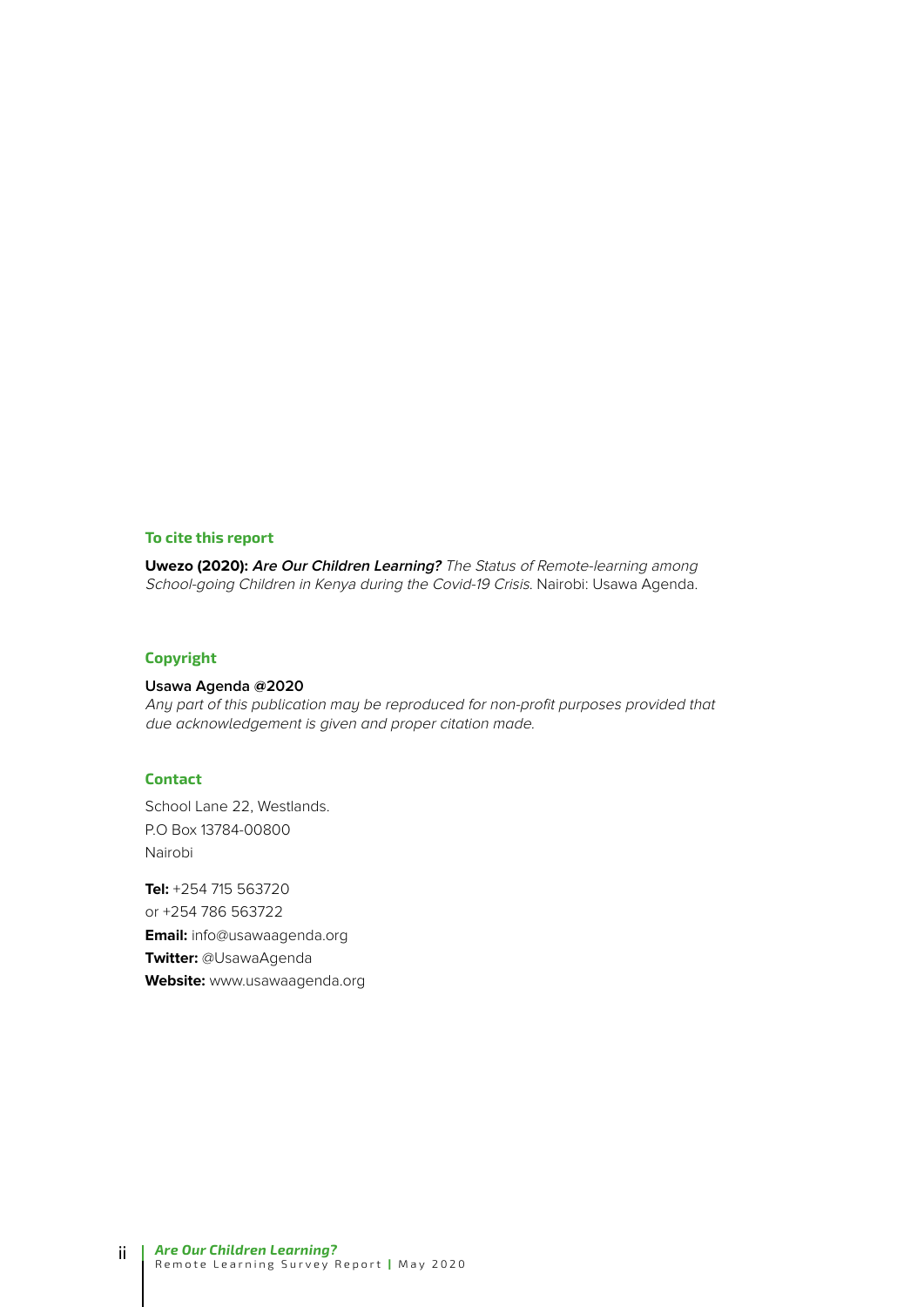# Contents



| Selecting Sub-counties, Villages, Households & School Heads' officials 8 |  |
|--------------------------------------------------------------------------|--|
|                                                                          |  |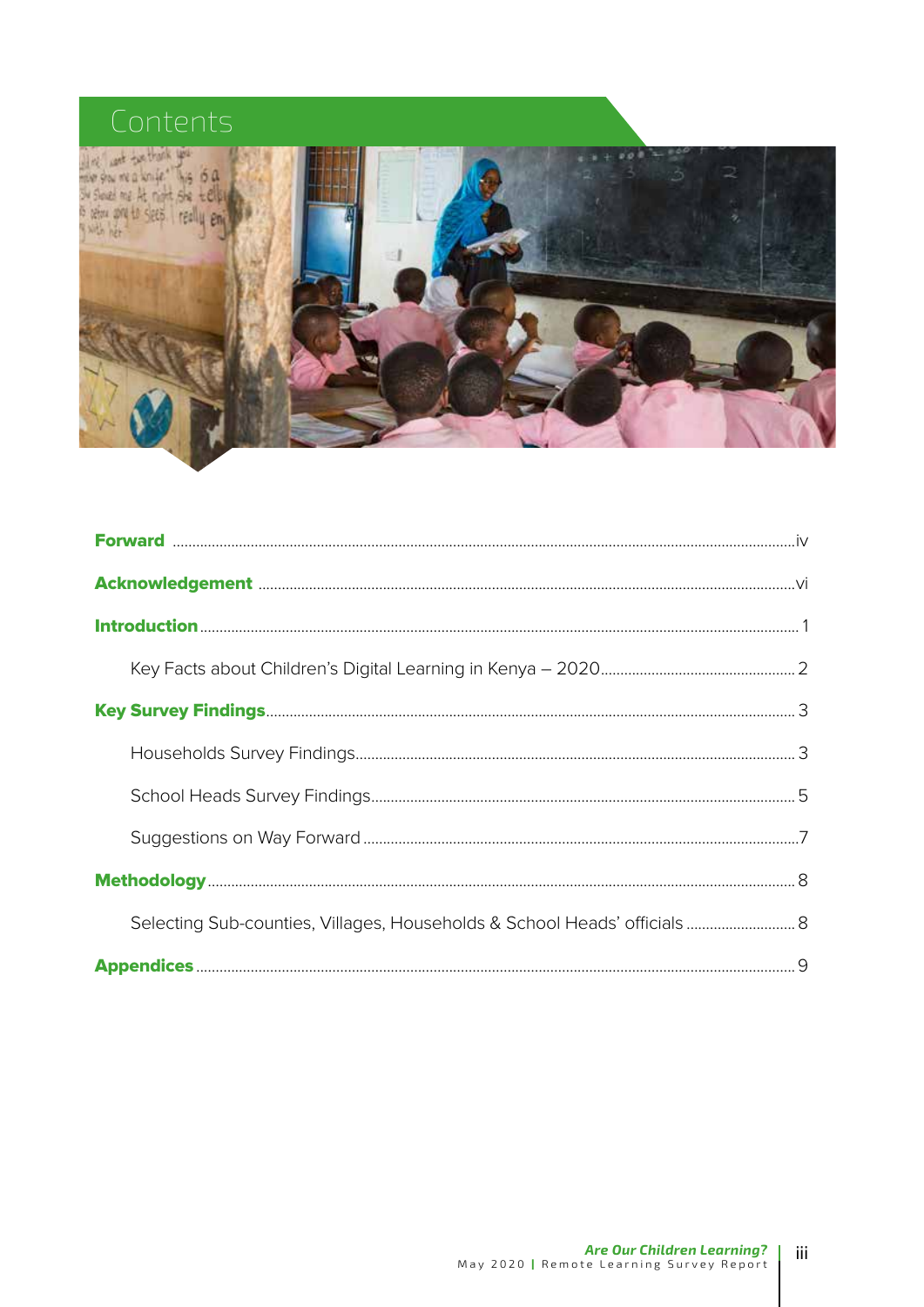### Forward



# Re-imagining Equity in Teaching and Learning in the Post-COVID Era

Emmanuel Manyasa

**T**eaching and learning are as old as humanity. Over the years, however, the way in which teaching and learning are executed have continually been shaped primarily by technological advancement, but also by the changing needs of society. Technology has always been and continues to be an important building block of "connectivism" learning theory that recognizes significant trends in learning, including the fact that formal education does not comprise the majority of learning. This dates back to the discovery of the printing press, which enabled children to learn from teachers who are far removed from them in time and space through the printed word.

Technological advancements have accelerated in recent times, with wide ranging implications for education both by way of agenda-setting in

the sector and direct impact on actual teaching and learning. Literacy is increasingly synonymous to digital literacy. Digital illiteracy is just as encumbering as illiteracy. This fact has driven the Kenyan government to invest in integrating ICT in education. The objective highlighted in both Ministry of education policies and Ministry of Information and Communication policies, is to make ICT a platform for improved efficiency in the delivery of education, while simultaneously making the teaching and learning space a hotbed for ICT skills acquisition.

This seemed to be going well for the last seven years until the covid-19 pandemic forced us into a moment of reflection. The closure of schools due to the pandemic has challenged education sector stakeholders to leverage technology to support continued learning of children from home. We have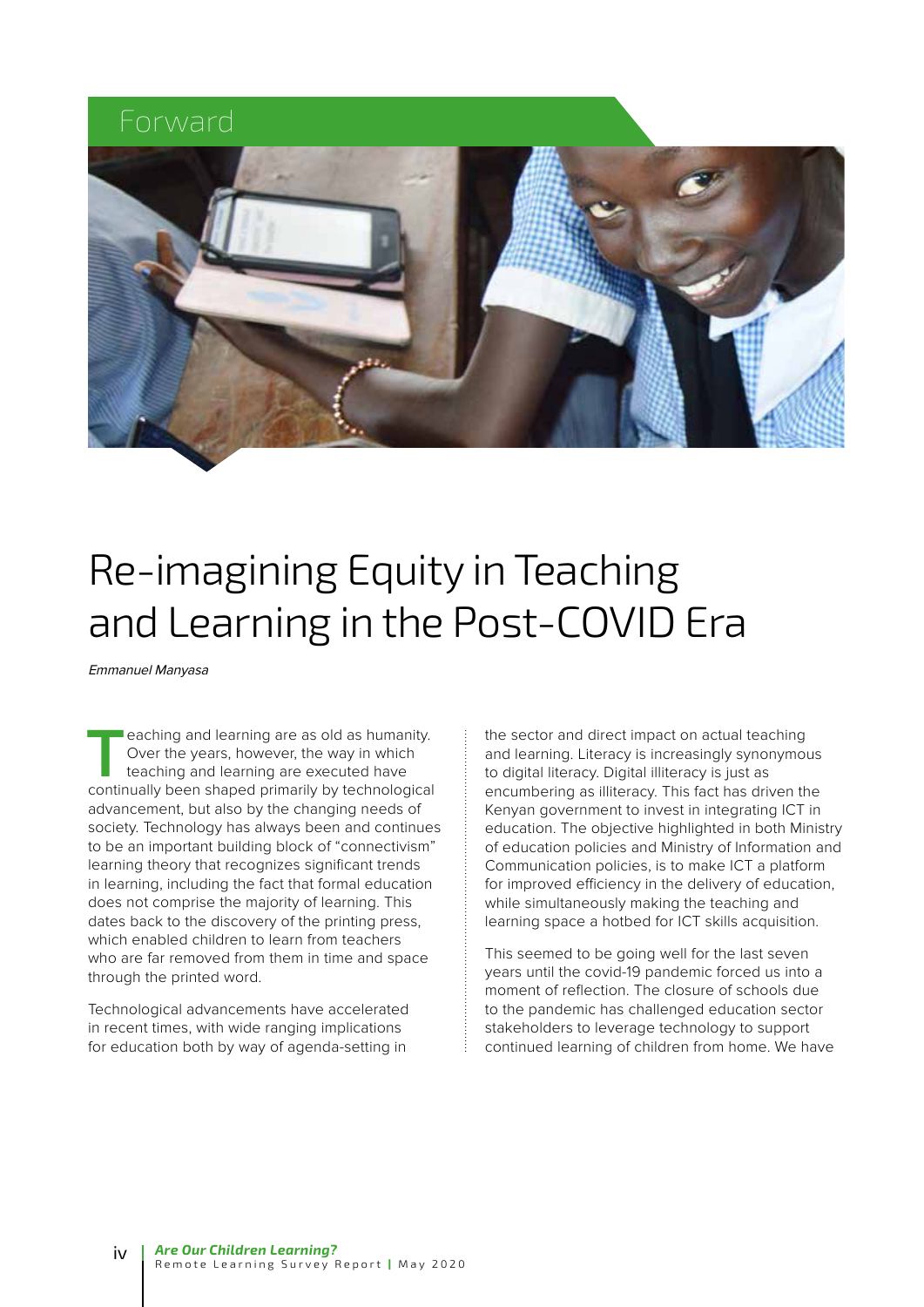

been found unprepared. The reality check on how little our efforts to integrate ICT in education have achieved is painfully sobering. But even more awakening is how the digital divide follows other existing fault lines and the potential for this divide to cause differential access to learning opportunities in circumstances such as the covid-19 crisis.

The evidence that we share in this report highlights the distance that still needs to be covered to fully integrate ICT in teaching and learning; the areas that require significant investment to narrow the digital divide; the stakeholders that need to get on board for ICT integration to be successful; and the fact that this integration is no longer a choice, but an imperative. While some schools, individual teachers, KICD, CSOs and some private sector players have

undertaken to support remote learning during this crisis, their efforts, as reflected in the numbers accessing digital learning materials, significantly fall short. They are at the same time non-coordinated, and most are potentially unsustainable.

Yet post this crisis, the world will enter into a new era, where digital delivery of education will become the norm rather than the exception. The challenge that we see is how the country will coordinate all the actors in the sector in order to mobilize the requisite resources to accelerate this process for the benefit of all children. The danger that must be avoided at all costs, is to operate in the "new normal" as if we are in the "old normal", and allow the unacceptable digital divide that this pandemic has so clearly exposed to continue unabated.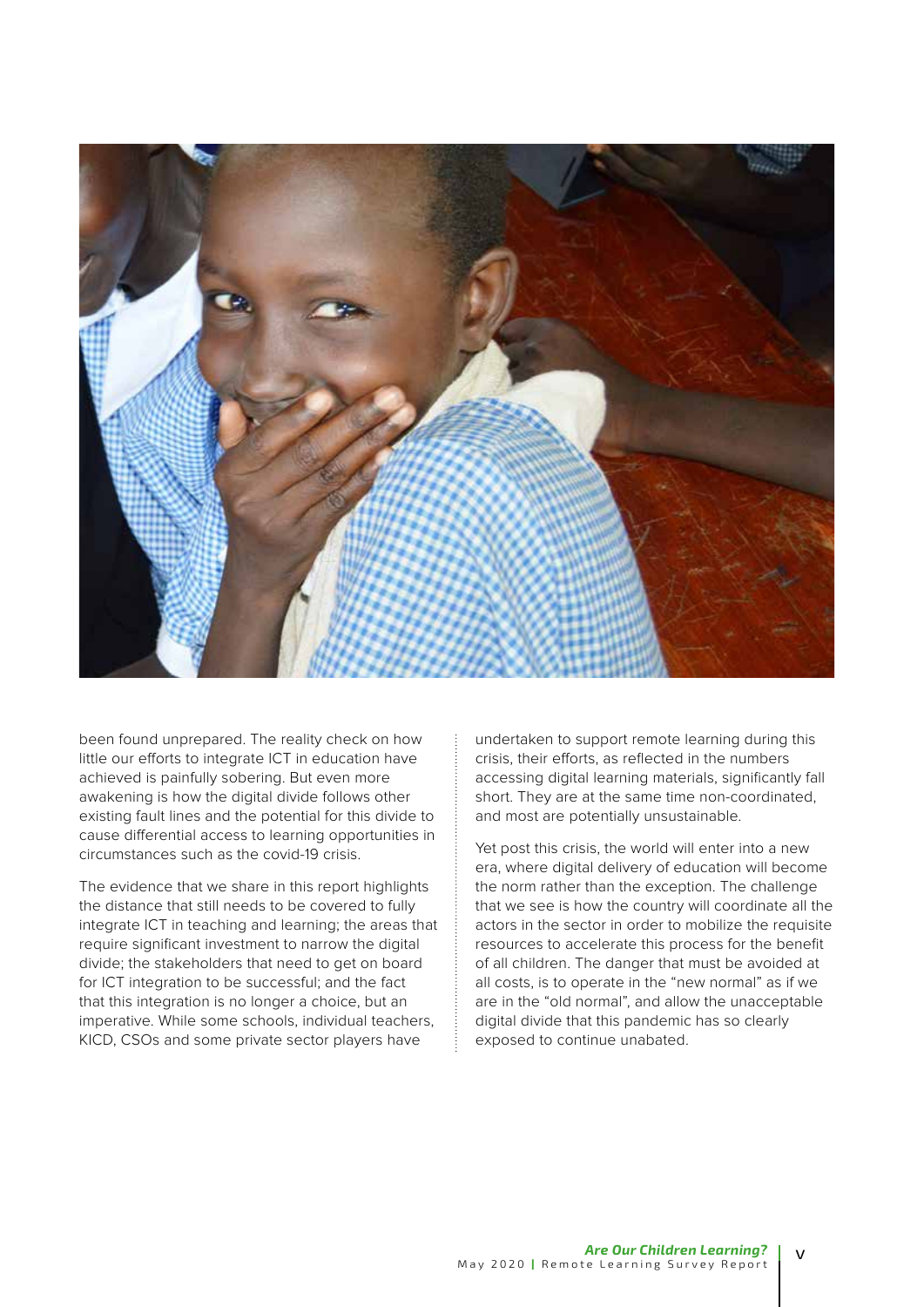# Acknowledgement



The completion of this report has seen the<br>dedicated contribution of a wide range of<br>staff, consultants and partners. We wish to<br>acknowledge the contribution of everybody who dedicated contribution of a wide range of staff, consultants and partners. We wish to acknowledge the contribution of everybody who offered his or her time and resources to support the successful implementation of the study on remotelearning among school-going children during the covid-19 pandemic in Kenya. Our apologies in advance for not being able to mention everyone by name. The following, however, stand out in their unique contributions to this study:

- The Usawa Agenda staff and Consultants: Emmanuel Manyasa, Cycus Barasa, Boaz Ochi, Walter Kwena, Brenda Onyango and Stephene Maende;
- KEPSHA and KESSHA: Led by the National Chairs of the two associations, Mr. Nicholas Gathemia and Mr. Kahi Indimuli respectively, and their staffs Ms. Rebecca Otieno and Ms. Dar Nyanchoka;
- The 86 Uwezo District Partners and District Coordinators who offered their time and resources to work with village coordinators and ensure that we reached all the households that we did;
- The over 270 school heads officials who allowed us to conduct the survey about the schools under their leadership, by sacrificing their time to answer a series of questions;
- The over 250 village elders who patiently heled us to identify households with schoolgoing children to make the survey possible; and

The over 3,700 heads of households who sacrificed their time and privacy to answer many questions, we cannot thank you enough.

We wish to thank the leadership of the Ministry of Education both at the national and county levels for their continued support of Uwezo Kenya activities. We recognize the support we continue to receive from the Kenya National Examinations Council and the Kenya Institute of Curriculum Development and the Kenya National Bureau of Statistics. We wish also to thank the Teachers' Service Commission and the Kenya National Union of Teachers for continuing to be receptive to the evidence that we generate through our work. In a special way, we thank Twaweza management and the colleagues in the Kenyan office, James, Evelyn and Chris for continued support and being wonderful hosts.

Dr James Ciera, who has analysed the data that came from all the households and school heads and helped us to make sense of it and William Orlale, who took charge of design services we appreciate your committed diligence. It took a dedicated team to pull off this survey in the midst of a pandemic and in very limited time. To all those whose names we couldn't list here, accept our heartfelt gratitude and know that literally, we could not have done it without you. We draw great inspiration from all who steadfastly work every day to promote the realization of the promise of education by **ALL** our children.

#### **Shukran**.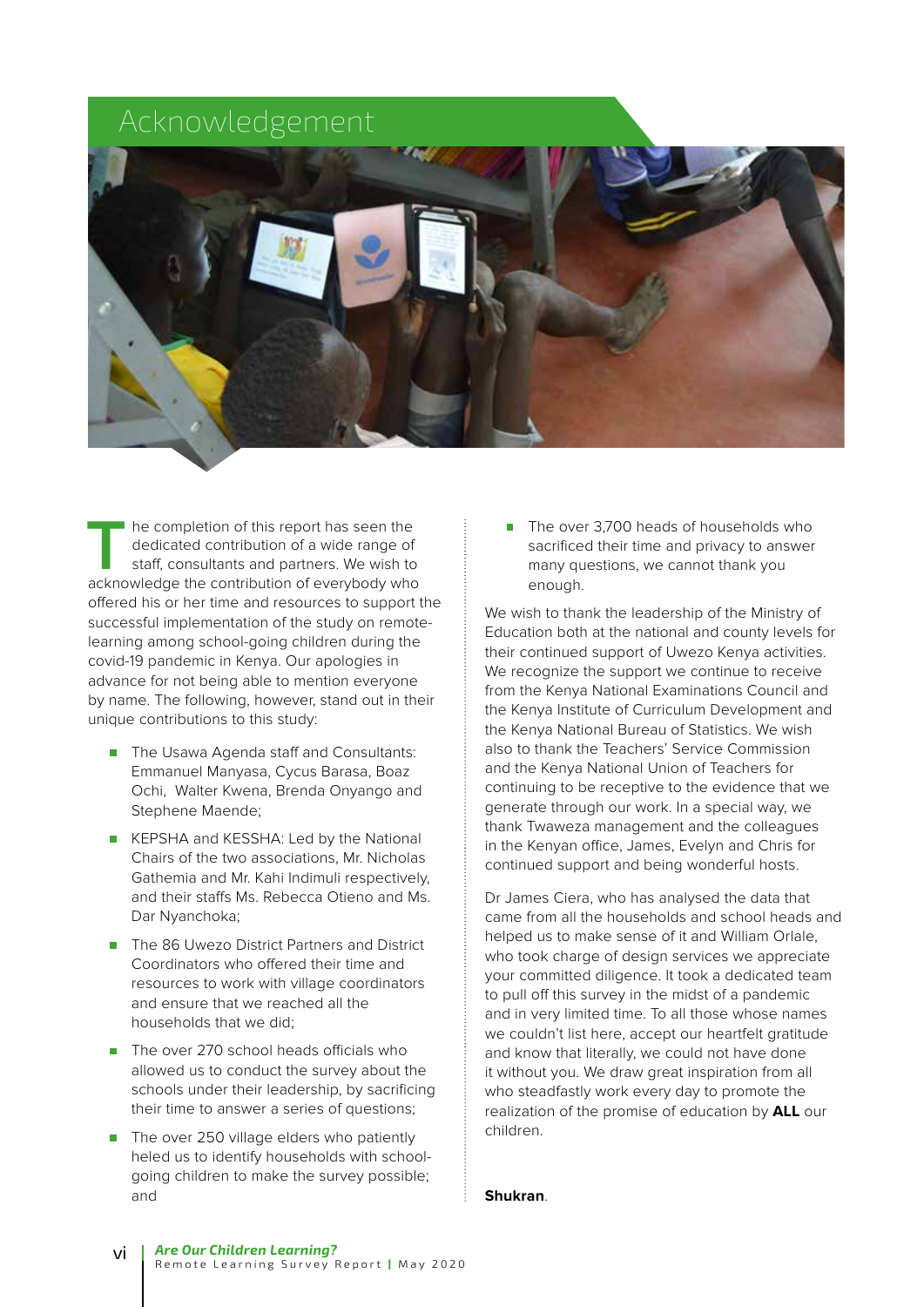## Introduction



ducation has both instrumentalist and<br>utilitarian value, which is why the work<br>committed to ensuring that every child<br>a chance to receive quality education. Article utilitarian value, which is why the world has committed to ensuring that every child gets a chance to receive quality education. Article 26 of the 1948 United Nations Universal Declaration of Human Rights proclaims the right of all persons to education. The Convention on the Rights of the Child (CRC) places the obligation of guaranteeing this right on the state. Kenya is signatory to these protocols. Articles 43 (1) (f) and 53 (1) (b), of Kenya's Constitution place the obligation of providing education as a human right on the state. While Clause 4 (b) of the Basic Education Act underscores the right of the youth to "equitable access to basic education … and equal access to education or institutions." This fits in well with the fact that the core value of education is 'public good' in nature as aptly reflected in the country's 7 out of 8 goals of education. Therefore its equitable access is of paramount importance.

Kenya has committed to the achievement of the 2030 Agenda of sustainable development, which includes SDG 4 on education. This means that the country has committed to ensuring "inclusive and equitable quality education, and promoting lifelong learning for all". In a spirited attempt to fulfil this commitment, live by her constitution and realise the promise of education for her people and own developmental ambition, the country is undertaking numerous legal and policy reforms. Promoting social equity and responsibility is not just one of the eight goals of education in Kenya, but in fact, it is a cross-cutting theme in most of the

reforms being undertaken. The government has undertaken numerous measures towards this goal, including implementing free primary education, free day secondary education, universal transition from primary to secondary school, and most importantly curriculum reforms that have culminated in the implementation of the new, competency-based curriculum (CBC).

Another equally important, and perhaps more emphasized, cross-cutting theme in recent reforms in the sector is the integration of information and communications technology (ICT) in education, training and research at all levels. The Basic Education Curriculum Framework encourages all teachers and learners to "use ICT to support and enrich their teaching and learning activities." It also proposes various modes of professional development to ensure sustainability of digital literacy, which it argues, is vitally important in the modern world. Sessional Paper No. 1 of 2019, acknowledges the fact ICT integration in education, training and research, is constrained by inadequacies in internet connectivity, capacity among educators, digital content, and ICT standards and guidelines requisite for effective content delivery. These are compounded by unreliable power supply, inimical attitudes and inability to keep pace with rapid technological changes. The policy, however underscores the need to "strengthen ICT-based curriculum delivery and assessment approaches at all levels of education, training and research" as one of its main strategies to achieve the ambitious national goals of education.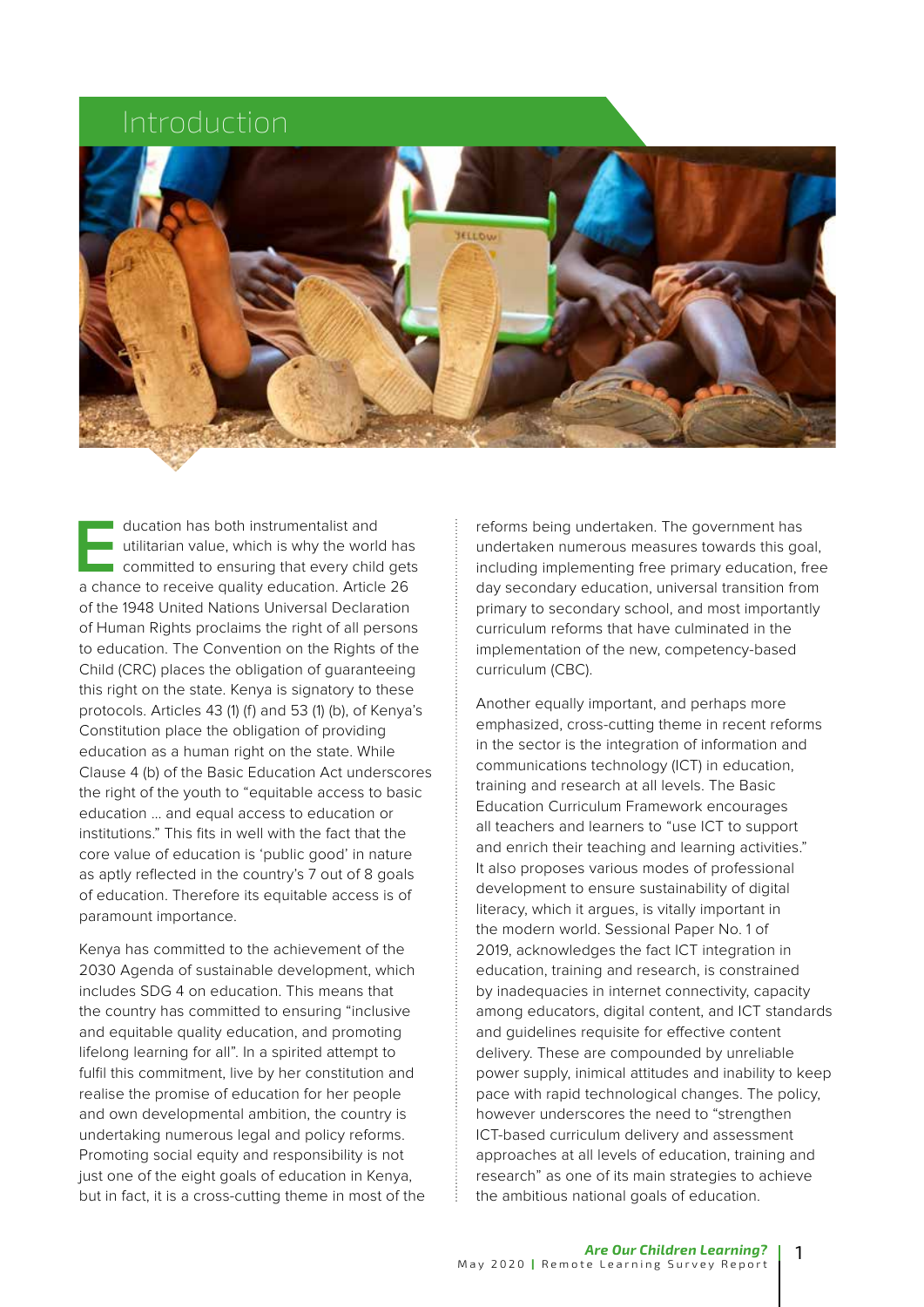All these efforts have been disrupted by the Covid-19 crisis that has resulted in the indefinite closure of all schools. The government and other stakeholders have endeavoured to leverage their ongoing investments in the integration of ICT into teaching and learning to promote remote learning as a way to keep children learning even when they are not in school. While this is a noble idea, the question that lingers is, what impact is this having on: 1) actually promoting learning; and 2) widening inequalities in access to quality learning in the current circumstances? The learning crisis occasioned by the covid-19 pandemic has brought to the fore wide gaps between our national aspirations and the obtaining reality as far as digital learning is concerned. It has also highlighted the potential of the existing digital divide to deepen inequalities in learning outcomes and put children on divergent socioeconomic trajectories early on in life.

Since we know that data equals information and evidence, which is powerful in informing intervention, we went out to collect data on the status of remote learning among school-going children across the country.

The survey was conducted in 86 out of the total 335 sub-counties across 42 of the 47 counties. We leveraged technology to collect data using the KoboCollect platform via phone calls from 3,735 households spread in 258 villages. The interviewed household heads were evenly distributed based on gender with 52.3 percent being men while 47.7 percent were women.

These households together had a total of 10,281 school-going children distributed from

- $\blacksquare$ Access to digital learning is low and inequitable
- **Parental awareness** on children's remote learning is disparate
- Most utilized platform of accessing digital learning isn't the most accessible
- **Public schools were** least prepared to support digital learning

baby class to form four. We also used a separate tool on the same platform to interview 139 Kenya Primary School Heads Associations (KEPSHA) and 134 Kenya Secondary School Heads Associations (KESSHA) County and Sub-county chairpersons spread across 211 sub-counties and

47 counties. These KEPSHA and KESSHA officials together represent a total of 10,252 and 4,213 primary and secondary schools respectively.

### **Key Facts About Children's Digital Learning in Kenya– 2020**

#### **1 Access to digital learning is low and inequitable**

- On average, 22 out of 100 children are accessing digital learning.
- The higher the grade the learner is in the higher the probability of accessing digital learning.
- A child in a private school is twice more likely to be accessing digital learning compared to his/her counterpart in public school.

#### **2 Parental awareness on children's remote learning is disparate**

- $\overline{2}$  out 10 parents were not aware that their children should continue learning remotely from home.
- **Parental awareness varied from county to** county – Mandera was at 18 percent while Mombasa was at 97 percent.

#### **3 Most utilized platform of accessing digital learning isn't the most accessible**

- 42 out of 100 digital learners accessed TV lessons.
- 27 out of 100 digital learners accessed materials sent by schools through WhatsApp .
- 10 out of 100 digital learners accessed digital KICD materials.

#### **4Public schools were least prepared to support digital learning**

- 9 out of 10 school heads officials interviewed estimated less than 30 percent of their schools to have any measures in place to reach children with learning materials.
- 6 out of 10 school heads officials interviewed estimated less than 10 percent of their schools to have any measures in place to reach children with learning materials.
- 6 out of 10 KEPSHA & KESSHA officials interviewed estimated less than 10 percent of their learners to be accessing digital learning.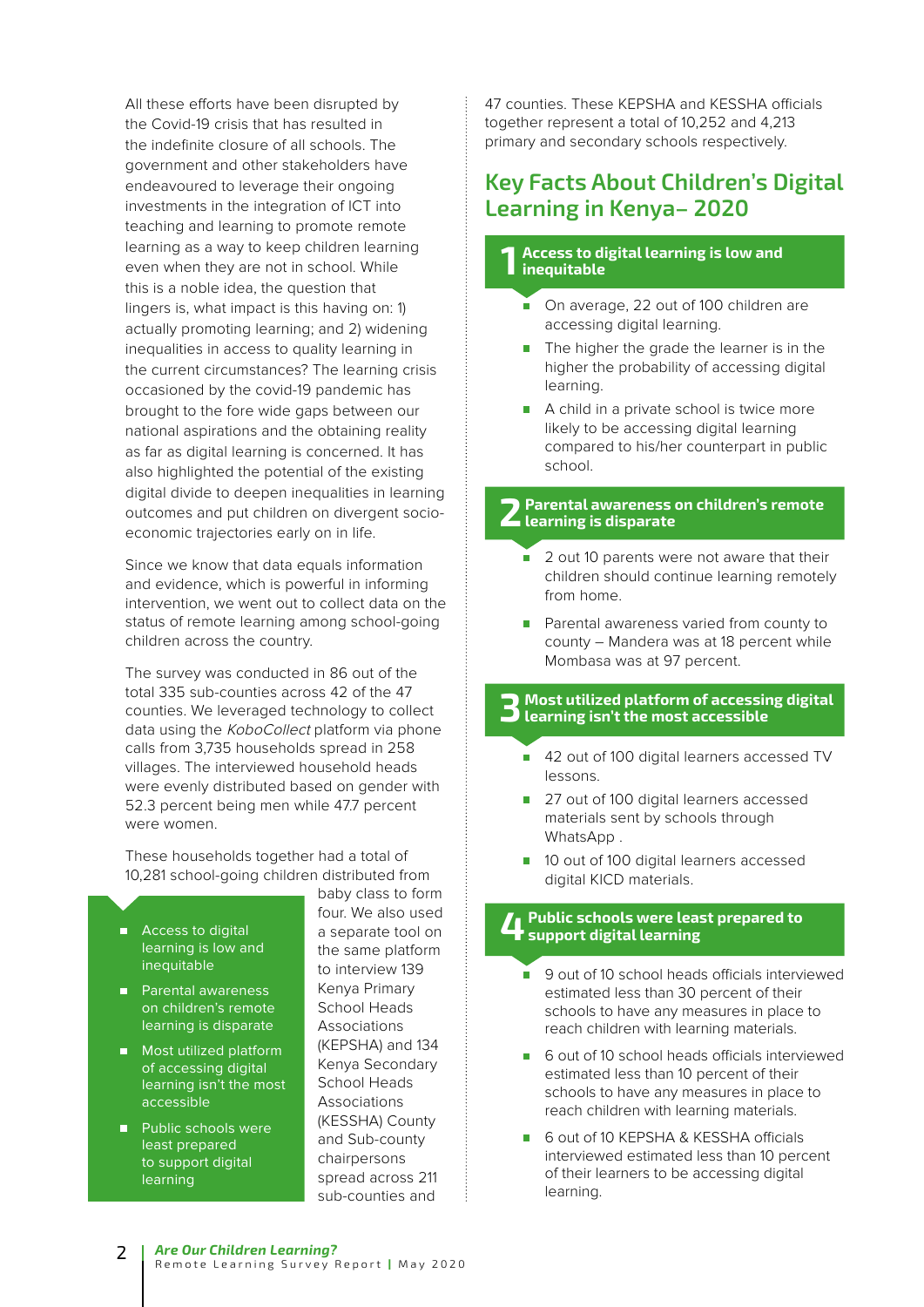# Key Survey Findings



### **Households Survey Findings** 900



#### **Figure 1: Distribution of surveyed children by grade**

- A total of 10,281 learners spread across the basic education sector levels from baby class to form 4 were reached.
- Class 7 had the highest number of learners at 842 while pre-primary 2 had the least number at 366.





The higher the level of schooling the child is at, the higher the likelihood that s/he is able to access digital learning materials. This difference between levels is statistically significant at 95 percent degrees of confidence (Table A1).

- 13 out of 100 children in pre-school have access to digital learning;
- $\blacksquare$ 21 out of 100 children in primary school have access to digital learning;
- $\mathcal{L}_{\mathcal{A}}$ 29 out of 100 children in secondary school have access to digital learning.

The type of school that a learner attends (private or public) matters in accessing digital learning. A child in a private school is more than twice as likely to access digital learning as his/her counterpart in a public primary school. The gap in access between learners in private schools and those in public schools is statistically significant at 95 percent degrees of confidence (Table A1).

- 7 out of 100 children in public pre-schools compared to 26 out of 100 of their counterparts in private pre-schools are able to access digital learning;
- A child in a private primary school is thrice more likely to access digital learning compared to his/her counterpart in public primary school;
- A child in a private secondary school is twice more likely to access digital learning compared to his/her counterpart in public secondary school.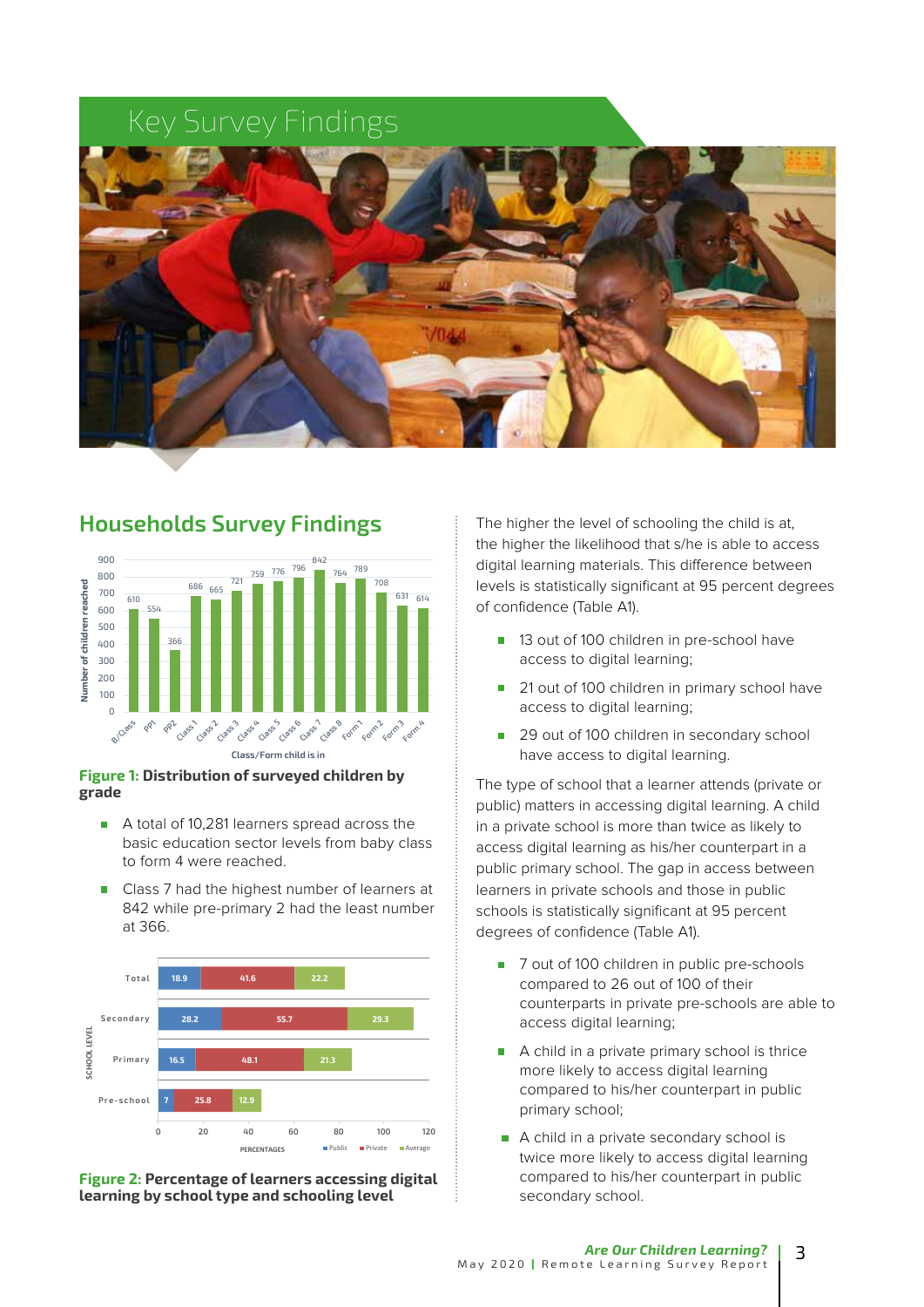|  |  | Table 1: Access to digital learning by the Child's sex |
|--|--|--------------------------------------------------------|
|--|--|--------------------------------------------------------|

| <b>Child's Sex</b> | Yes  | No   | <b>Total</b> |
|--------------------|------|------|--------------|
| Male               | 22.1 | 77.9 | 100          |
| Female             | 22.2 | 77.8 | 100          |
| Average            | 22.2 | 77.8 | 100          |

- 22.1 percent of male compared to 22.2 percent of female learners are accessing digital learning materials;
- The difference between male and female learners is statistically insignificant at 95 percent degrees of confidence (Table A1).

#### **Table 2: Access to digital learning by Household head's sex**

| Household head's sex | Yes  | No   | <b>Total</b> |
|----------------------|------|------|--------------|
| Male                 | 20.2 | 79.8 | 100          |
| Female               | 24.6 | 75.4 | 100          |
| Average              | 77.7 | 77.8 | 100          |

- 20.2 percent of learners in a male-headed households compared to 24.6 percent of the learners in female-headed households are accessing digital learning;
- The difference in access to digital learning  $\overline{\phantom{a}}$ by learners in male- and female-headed households is statistically significant at 95 percent degrees of confidence (Table A1).



#### **Figure 3: Access to digital learning by Child's grade/form**

- The higher the child's grade, the higher the likelihood that s/he is accessing digital learning;
- Pre-primary two, however, has the least percentage of learners accessing digital learning.

#### **Table 3: Common modes of receiving remote learning materials**

| <b>Type</b>                    | Percentage |
|--------------------------------|------------|
| Radio classes                  | 19.2       |
| TV classes                     | 42.2       |
| Materials downloaded from KICD | 9.9        |
| Sent by school via email       | 3.3        |
| Sent by school via WhatsApp    | 27.0       |
| Sent by school via SMS         | 3.0        |
| Materials provided by parent   | 37.0       |
| Other sources                  | 25 g       |

- 42 out of 100 digital learners accessed TV lessons;
- 37 out of 100 digital learners accessed materials provided by parents;
- 27 out of 100 digital learners accessed  $\mathcal{C}^{\mathcal{A}}$ materials sent by school through WhatsApp;
- 19 out of 100 digital learners accessed radio F lessons;
- 10 out of 100 digital learners accessed online KICD materials;
- 3 out of 100 digital learners each, accessed materials sent by school via email and via SMS; and
- 26 out of 100 digital learners accessed materials from other unnamed sources.

#### **Main challenges encountered by households in accessing digital learning**

- The most mentioned challenge was poverty (financial problems) at 336 times. Most interviewed household heads cited this reason for not being able to enable their children to access digital learning.
- Electricity challenges were mentioned 335 times. These ranged from not being connected to the national grid to frequent power outages.
- Lack of smartphones was mentioned 219 times and linked mainly to inability to afford, but also to inability to operate and the fact that they don't keep the charge long enough.
- Internet connectivity was mentioned 178 times. The main problem highlighted was lack of money to buy internet bundles and frequent downtimes of the available mobile providers in the rural areas.
- Lack of TV, Radio and Computer for the children to use in accessing digital content were mentioned 172, 132 and 47 times respectively, which signals the value parents attach to the various gadgets in enabling digital learning.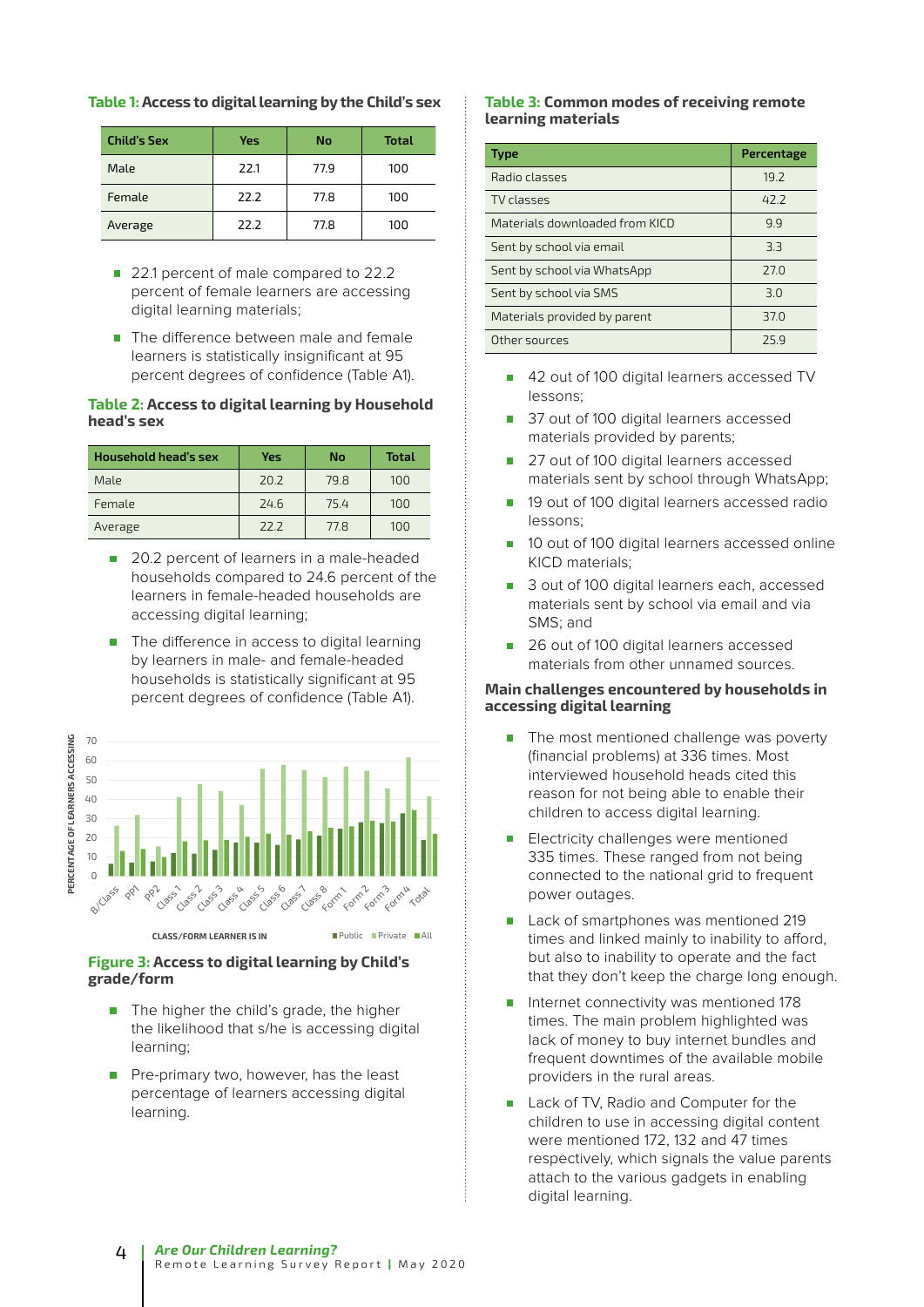#### **Parents' Recommendations**

- $\blacksquare$  Top on the list of the things parents want to be done to make learning possible in the event of a crisis like the ongoing pandemic is capacitating teachers to reach learners in the homes, which they mentioned 148 times.
- **Parents mentioned provision of tablets/** computers to learners 97 times, free internet 95 times, financial support 85 times and radios 63 times.
- Creation of awareness among the communities about remote learning was mentioned 75 times.

### **School Heads Survey Findings**

#### **Table 4: Sub-county public school heads consultations on remote learning**

| Consultations between the chair<br>& members | Percentage |
|----------------------------------------------|------------|
| Yes                                          | 65.6       |
| No                                           | 34.4       |
| Total                                        | 100        |

■ 7 out 10 school heads county and sub-county chairs interviewed had held consultations with their members (school heads) on implementing remote learning during the covid-19 crisis.

#### **Table 5: Public schools reaching their learners remotely**

| Sub-counties with schools<br>reaching learners online | Percentage |
|-------------------------------------------------------|------------|
| Yes                                                   | 79.8       |
| No                                                    | 20.2       |
| Total                                                 | 100        |



■ 8 out of 10 school heads officials interviewed reported that some of their schools had put in place measures to reach children with learning materials during this crisis.



#### **Figure 4: Percentage of public schools that had put in place measures to reach learners remotely**

- 7 out 10 School heads officials interviewed estimated less than 10 percent of the schools in their jurisdiction to have measures in place to ensure that their learners access learning materials from home;
- 11 out of 100 estimated 10 20 percent of their schools to have measures in place to ensure that their learners access learning materials from home;
- 7 out of 100 estimated 20 30 percent of their schools to have measures in place to ensure that their learners access learning materials from home;
- Only 1 out of 100 estimated over 80 percent of their schools to have measures in place to ensure that their learners access learning materials from home.

#### **Table 6: Platforms used to reach learners by schools**

| <b>Platform</b> | Percentage |
|-----------------|------------|
| Radio           | 40.1       |
| <b>TV</b>       | 31.3       |
| Email           | 4.6        |
| WhatsApp        | 73.7       |
| <b>SMS</b>      | 33.2       |
| Other           | 10.6       |

The most favoured platform by which teachers are reaching their learners is WhatsApp.

■ 7 out of 10 school heads officials interviewed reported that their schools were using WhatsApp to provide learners with learning materials;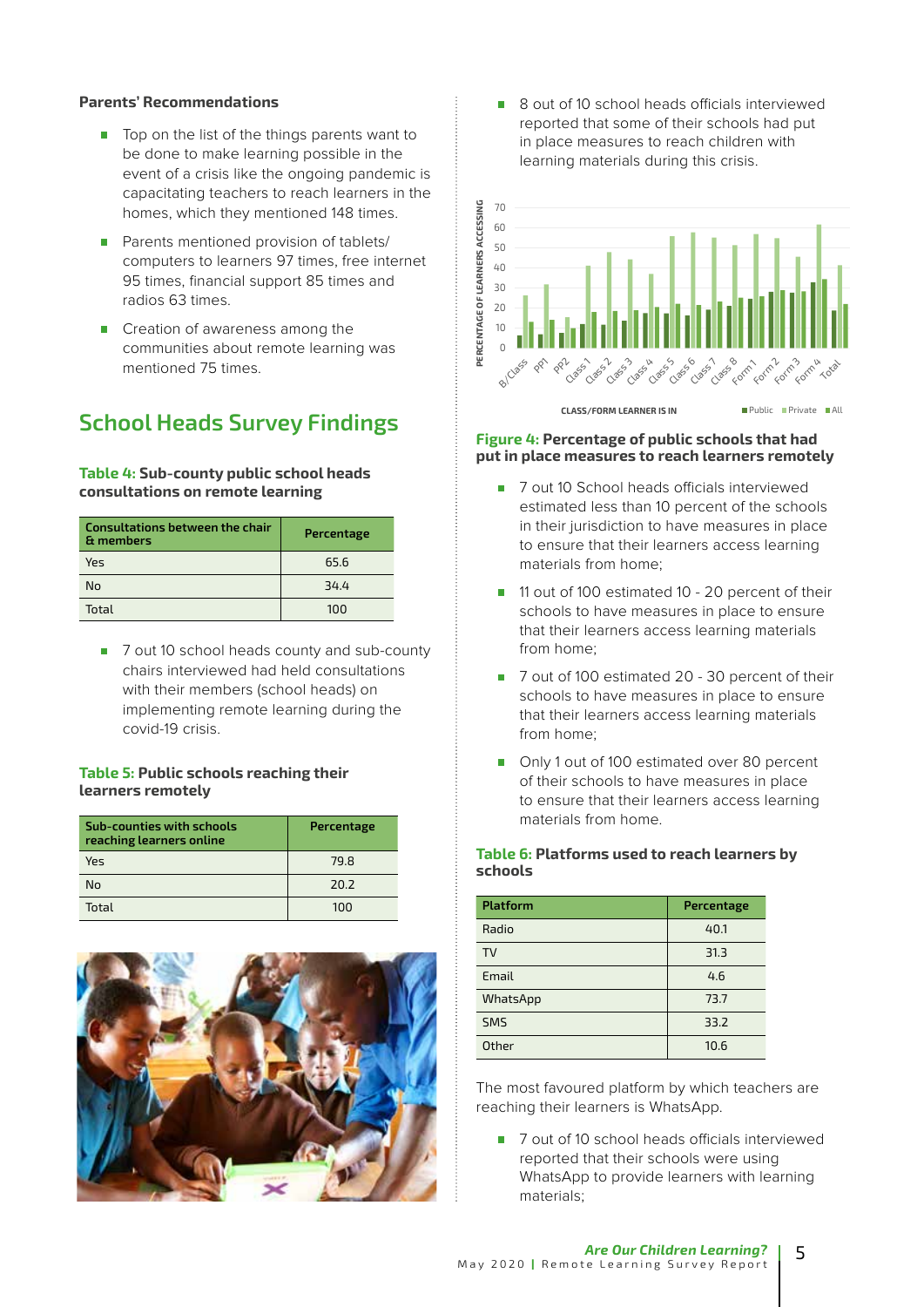- 4 out of 10 school heads officials interviewed reported that their schools were using radio to provide learners with learning materials;
- 3 out of 10 school heads officials interviewed reported that their schools were using TV and a similar number reported using SMS to provide learners with learning materials;
- **The Contract** 5 out of 100 school heads officials interviewed reported that their schools were using email to provide learners with learning materials.



#### **Figure 5: Percentage of the learners in the public schools in the surveyed sub-counties accessing remote-learning**

- 6 out of 10 school heads officials interviewed reported that less than 10 percent of their learners were accessing digital learning materials;
- 14 out of 100 school heads officials interviewed reported that 10 - 20 percent of their learners were accessing digital learning materials;
- 9 out of 100 school heads officials interviewed reported that 20 - 30 percent of their learners were accessing digital learning materials;
- None of the interviewed officials reported that more than 80 percent of their learners were accessing digital learning materials.

#### **Key challenges encountered by teachers in enabling digital learning**

The county and sub-county chairpersons of both KEPSHA and KESSHA interviewed for this study outlined several challenges that teachers in their schools were encountering in their efforts to enable the learners to continue learning from home. The most mentioned challenges were the following:

Electricity problems was the most mentioned at 84 times. These issues included frequent power outages and general lack of connection to the power grid.

- Smartphone issues were mentioned 72 times. The main issue raised was lack of smartphones by both teachers and parents, making use of WhatsApp to share learning materials and assignments for the learners difficult.
- Poverty and Internet connectivity were both mentioned 65 times. Poverty was specifically mentioned as a constraint on both the household & teachers' sides to acquire the requisite materials, services and gadgets needed to enable digital interaction and learning. Internet connectivity was partly tied to poverty, but also presented as an independent problem affecting some parts of the country, where the signal fluctuates making online dissemination of learning materials difficult.
- Network connectivity was mentioned 49 times. This problem was mainly associated with rural areas, where mobile telephone signals are not strong and fluctuate frequently making any mobile phonebased dissemination of learning materials problematic.
- Parental illiteracy was mentioned 32 times. This was considered a major constraint in the digital learning of young children who require constant supervision and guidance.

#### **School Heads Recommendations**

- On top of the school heads list of what they think should be done to facilitate learning during this crisis is capacitate the teachers to reach children wherever they are. This was mentioned 36 times.
- The second thing that is on the mind of school heads is the candidates, whom they mentioned 29 times. School heads are of the view that given limited digital learning that is happening right now, stakeholders come up with measures that focus on enabling candidates to return to school safely and continue with their preparations for examinations.
- School heads also recommend provision of laptops to learners, which they mentioned 26 times.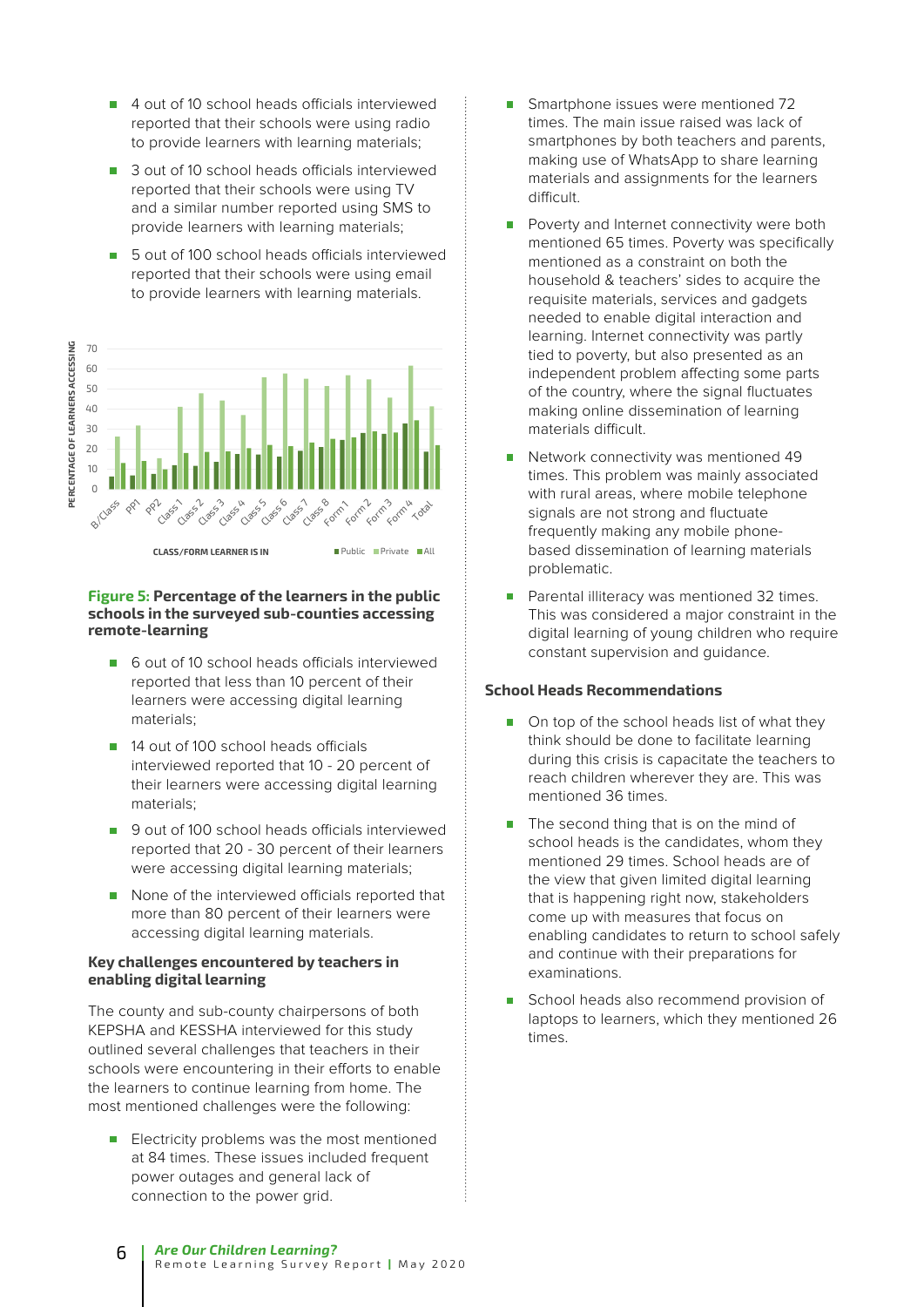

### **Suggestions on Way Forward**

- 1. The government should acknowledge the fact that there is no systematic remote learning going on and communicate that publicly. This is necessary to ease tension that is mounting among a majority of the children who can't access digital learning. Continued claims that there is learning going on is building anxiety, especially among candidates, who feel that their "lucky" colleagues are leaving them behind. This poses a risk of possible disturbances when schools reopen as many will be afraid of being evaluated in the national examinations against better prepared counterparts;
- 2. The Committee recently set up by the Ministry of Education (MOE) should urgently draw up several scenarios of school opening (June, July, August, etc.), provide equitable mechanisms to redeem lost time in each scenario and communicate the same publicly to calm the nerves of parents and learners;
- 3. The Ministry of Education should review its strategy on the integration of ICT in education. The current one is either not working, or its implementation is fraught

with myriad challenges that have rendered it ineffective;

- 4. The Teachers Service Commission (TSC) in collaboration with MOE and other stakeholders should re-evaluate and reposition the teacher in delivering digital learning. So far digitization has been misconstrued as a replacement of the teacher. This crisis has just disconfirmed that notion. Repositioning the teacher should include capacity development, facilitation and incentivizing;
- 5. The position of the parents in formal education delivery generally and in the ICT integration in particular needs to be reviewed and enhanced. But this review must also take into account the fact that our curriculum does not cover all learning that children need to prepare themselves for adulthood; and
- 6. The government should constitute a multisectoral committee, and embark on a long term plan to systematically bridge the digital divide that is both geographic and socioeconomic, as part of the broader strategy to ensure equitable access to quality education and life-long learning opportunities aspiration of agenda2030.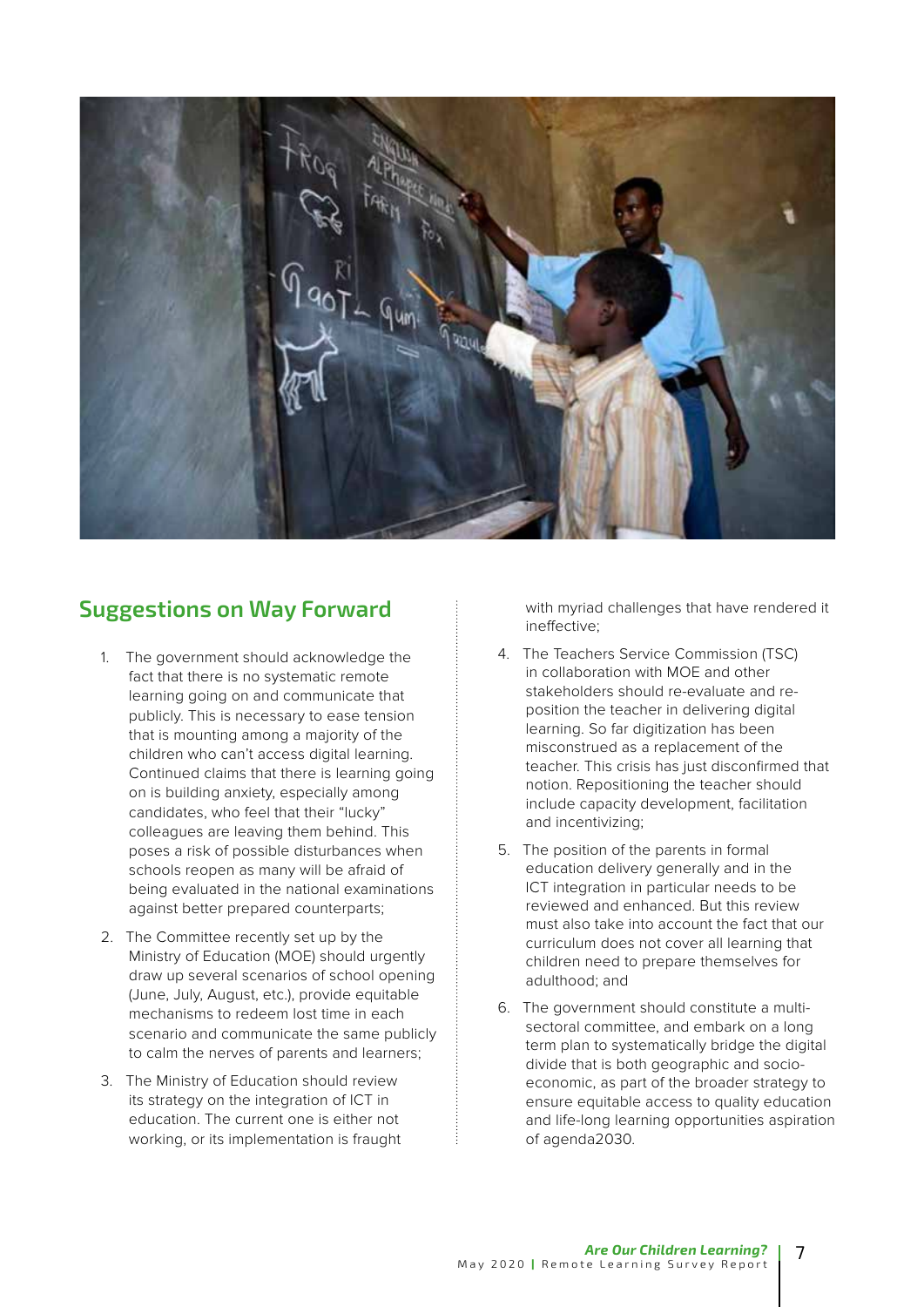# Methodology



### **Selecting Sub-counties, Villages, Households & School Heads' officials**

The sample frame for this survey was constituted by the 335 sub-counties in accordance with the Kenya National Bureau of Statistics (KNBS), but excluding the special sub-counties. A sample of 100 subcounties were randomly selected. However, data were collected in 91 sub-counties due to logistical challenges in some of the sampled counties, mainly to do with network connectivity. The analysis also further excluded data from Garbatula, Lagdera, Garissa Central, Taita and Mbeere sub-counties due to quality challenges.

In each selected sub-county, three villages (EAs) were randomly selected. In each selected village, 15 households were purposively selected. The selected household had to meet two criteria: have at least one school-going child; and the household be accessible via the phone. The second sample was drawn from population of 670 sub-county and 94 county chairpersons of KEPSHA and KESSHA.

A combined sample of 273 officials was drawn and interviewed via phone calls. Data was collected digitally using the KoboCollect, a mobile-based data collection platform. Survey tools for both the households and school heads were developed, pretested and refined before deployment. Data analysis has followed a strict protocol of quality assurance, including coding, cleaning and field process recheck to ascertain fidelity to the data collection processes.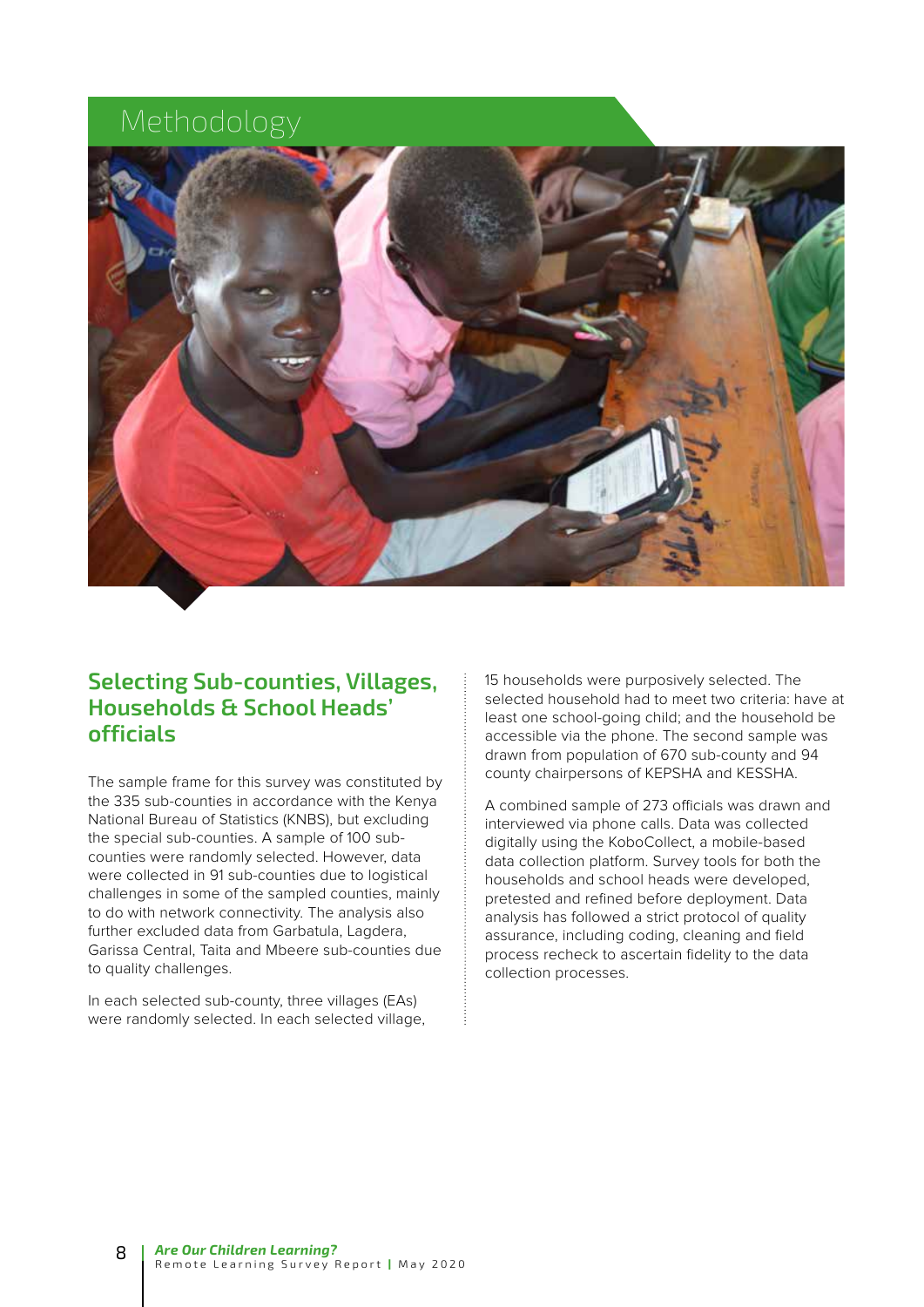# Appendices



#### **Table A1: Household survey regression results**

| <b>Factor</b>                               | <b>Level</b> | <b>Odds Ratio</b> | p-value | [95% Conf. Interval] |       |
|---------------------------------------------|--------------|-------------------|---------|----------------------|-------|
| <b>Household Head Age</b>                   |              | 1.00              | 0.769   | 0.99                 | 1.01  |
| Household head gender (Ref: male)           |              |                   |         |                      |       |
|                                             | Female       | 1.21              | 0.002   | 1.07                 | 1.37  |
| Number of learners in the household         |              | 0.93              | 0.000   | 0.89                 | 0.96  |
| Household wealth (Ref: Poor)                |              |                   |         |                      |       |
|                                             | Middle       | 5.19              | 0.000   | 4.45                 | 6.05  |
|                                             | Wealthy      | 14.50             | 0.000   | 12.37                | 16.99 |
| Learners gender (Ref: Boy)                  |              |                   |         |                      |       |
|                                             | Girl         | 0.93              | 0.196   | 0.83                 | 1.04  |
| Learner's schooling level (Ref: Pre-school) |              |                   |         |                      |       |
|                                             | Primary      | 3.10              | 0.000   | 2.55                 | 3.78  |
|                                             | Secondary    | 6.20              | 0.000   | 4.97                 | 7.73  |
| Learner's school type (Ref: Public)         |              |                   |         |                      |       |
|                                             | Private      | 2.36              | 0.000   | 2.00                 | 2.77  |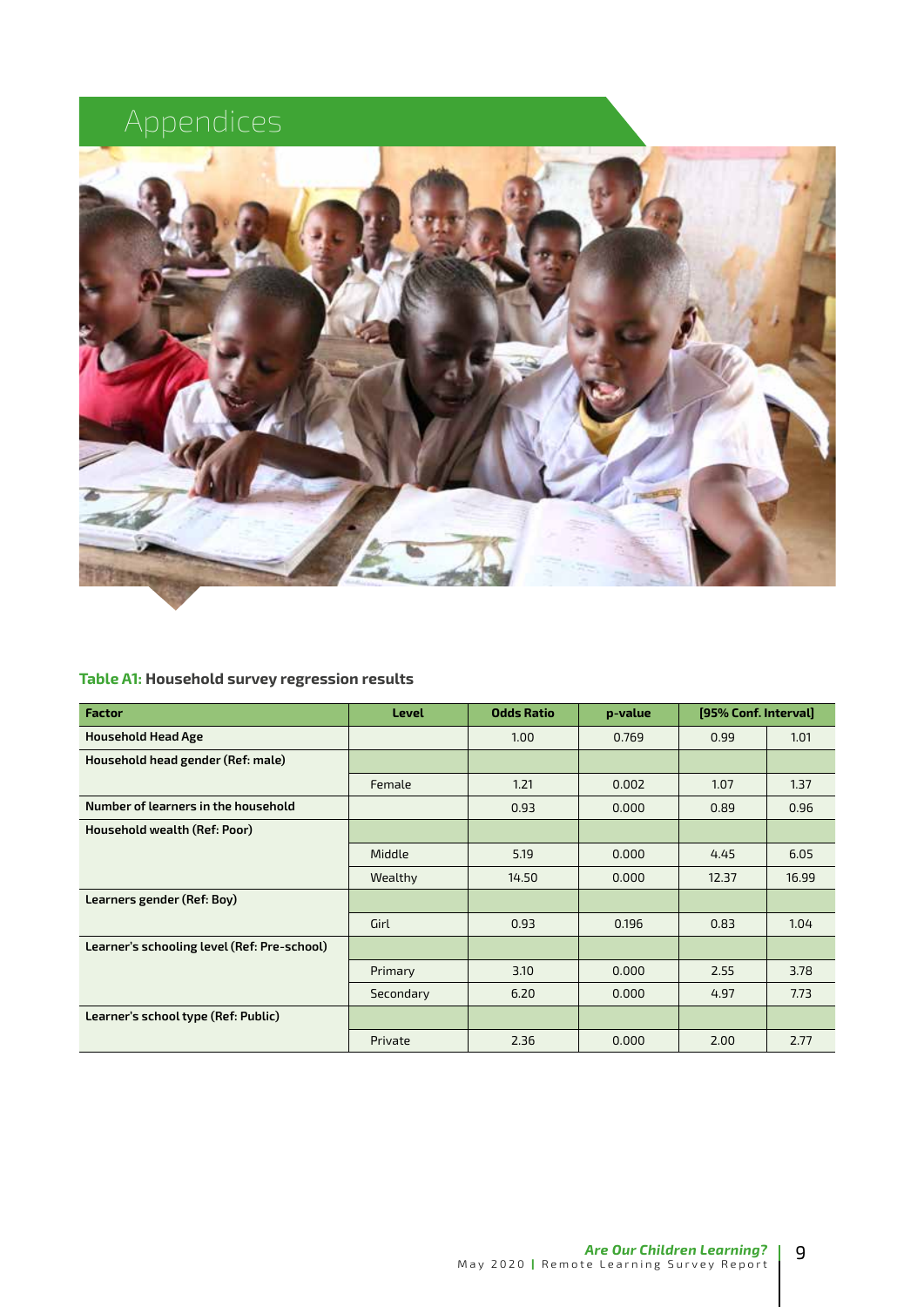| <b>Factor</b>                             | Level              | <b>Odds Ratio</b> | p-value | [95% Conf. Interval] |      |
|-------------------------------------------|--------------------|-------------------|---------|----------------------|------|
| <b>County of residence (Ref: Nairobi)</b> |                    |                   |         |                      |      |
|                                           | Baringo            | 0.08              | 0.000   | 0.05                 | 0.15 |
|                                           | Bomet              | 1.69              | 0.004   | 1.19                 | 2.41 |
|                                           | Bungoma            | 0.51              | 0.001   | 0.35                 | 0.75 |
|                                           | <b>Busia</b>       | 1.81              | 0.001   | 1.29                 | 2.54 |
|                                           | Elgeyo Marakwet    | 0.11              | 0.000   | 0.07                 | 0.19 |
|                                           | Garissa            | 0.01              | 0.000   | 0.00                 | 0.04 |
|                                           | Homa Bay           | 1.49              | 0.027   | 1.05                 | 2.12 |
|                                           | Kajiado            | 0.50              | 0.000   | 0.34                 | 0.74 |
|                                           | Kakamega           | 0.46              | 0.000   | 0.33                 | 0.64 |
|                                           | Kericho            | 0.04              | 0.000   | 0.02                 | 0.08 |
|                                           | Kiambu             | 0.55              | 0.001   | 0.38                 | 0.80 |
|                                           | Kilifi             | 0.37              | 0.000   | 0.24                 | 0.56 |
|                                           | Kirinyaga          | 0.06              | 0.000   | 0.02                 | 0.17 |
|                                           | Kisii              | 0.73              | 0.147   | 0.48                 | 1.11 |
|                                           | Kisumu             | 0.87              | 0.433   | 0.62                 | 1.23 |
|                                           | Kitui              | 4.69              | 0.000   | 3.21                 | 6.87 |
|                                           | Kwale              | 0.17              | 0.000   | 0.11                 | 0.27 |
|                                           | Laikipia           | 0.51              | 0.002   | 0.33                 | 0.79 |
|                                           | Lamu               | 0.52              | 0.008   | 0.32                 | 0.84 |
|                                           | Machakos           | 0.68              | 0.127   | 0.42                 | 1.11 |
|                                           | Makueni            | 0.07              | 0.000   | 0.03                 | 0.17 |
|                                           | Mandera            | 0.07              | 0.000   | 0.04                 | 0.14 |
|                                           | Marsabit           | 0.06              | 0.000   | 0.02                 | 0.16 |
|                                           | Meru               | 0.21              | 0.000   | 0.13                 | 0.33 |
|                                           | Migori             | 0.52              | 0.002   | 0.34                 | 0.79 |
|                                           | Mombasa            | 0.78              | 0.192   | 0.53                 | 1.14 |
|                                           | Murang'a           | 1.94              | 0.001   | 1.33                 | 2.82 |
|                                           | Nakuru             | 0.22              | 0.000   | 0.14                 | 0.36 |
|                                           | Nandi              | 0.10              | 0.000   | 0.05                 | 0.17 |
|                                           | Narok              | 0.16              | 0.000   | 0.09                 | 0.29 |
|                                           | Nyamira            | 0.70              | 0.066   | 0.48                 | 1.02 |
|                                           | Nyandarua          | 0.62              | 0.014   | 0.42                 | 0.91 |
|                                           | Nyeri              | 0.49              | 0.000   | 0.33                 | 0.72 |
|                                           | Samburu            | 0.13              | 0.000   | 0.06                 | 0.29 |
|                                           | Siaya              | 0.51              | 0.012   | 0.30                 | 0.86 |
|                                           | Tharaka Nithi      | 0.20              | 0.000   | 0.11                 | 0.33 |
|                                           | <b>Trans Nzoia</b> | 0.49              | 0.000   | 0.33                 | 0.71 |
|                                           | Turkana            | 0.19              | 0.000   | 0.11                 | 0.31 |
|                                           | Uasin Gishu        | 0.13              | 0.000   | 0.08                 | 0.22 |
|                                           | Vihiga             | 1.12              | 0.532   | 0.78                 | 1.61 |
|                                           | Wajir              | 0.30              | 0.000   | 0.19                 | 0.47 |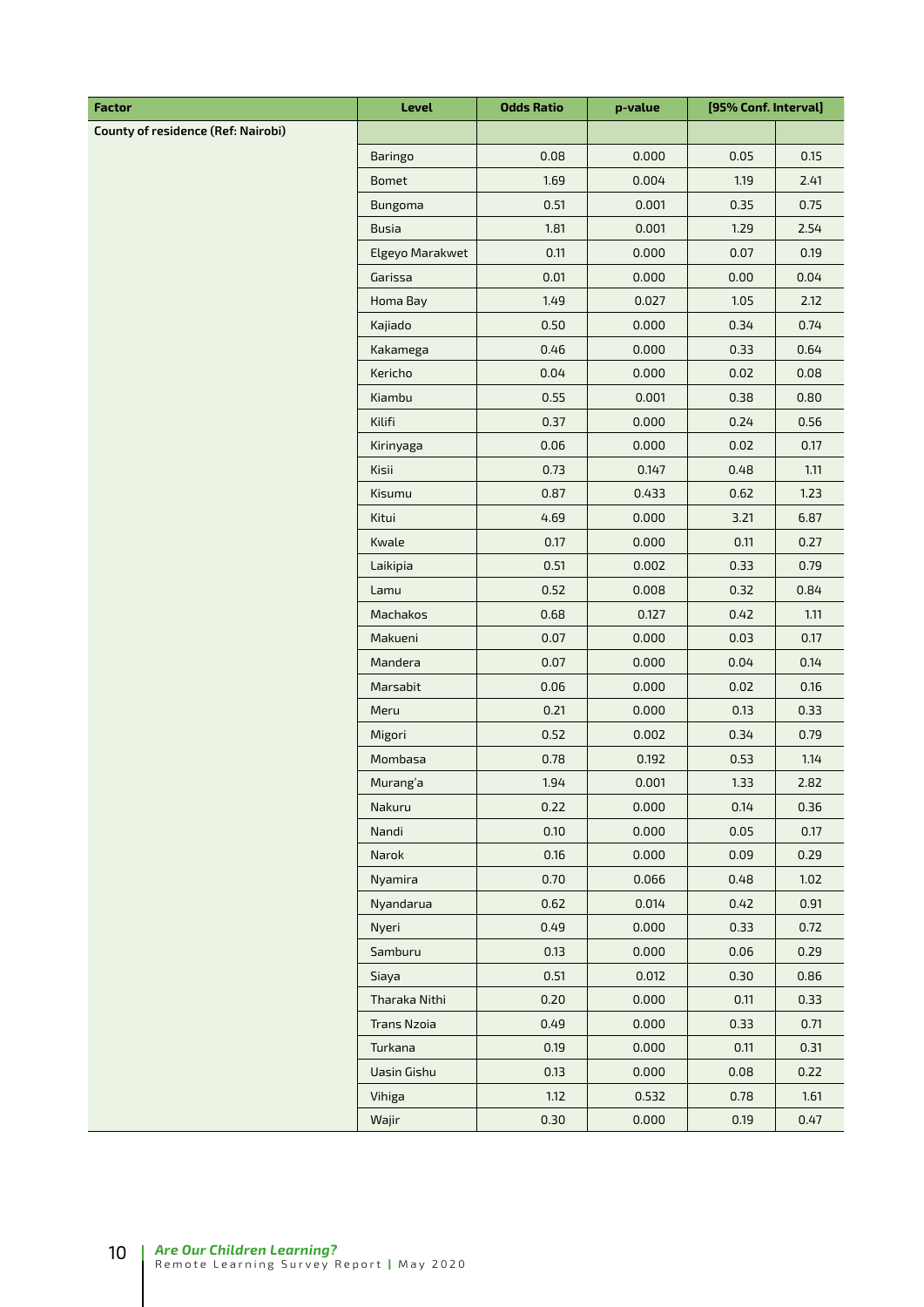#### **Table A2: Summary of County-level characteristics of households**

| County             | <b>Accessing</b><br>learning | Parents unaware that<br>children should learn at | Percentage of households that reported<br>ownership of the following |           |            |          |
|--------------------|------------------------------|--------------------------------------------------|----------------------------------------------------------------------|-----------|------------|----------|
|                    | $materials (\%)$             | home $(\%)$                                      | Radio                                                                | <b>TV</b> | Smartphone | Computer |
| <b>Baringo</b>     | 4.0                          | 40.0                                             | 77.8                                                                 | 36.0      | 19.3       | 1.1      |
| <b>Bomet</b>       | 34.8                         | 13.5                                             | 56.1                                                                 | 52.5      | 40.0       | 15.0     |
| <b>Bungoma</b>     | 16.8                         | 2.9                                              | 63.1                                                                 | 26.2      | 24.3       | 3.9      |
| <b>Busia</b>       | 26.9                         | 25.3                                             | 52.8                                                                 | 16.5      | 17.6       | 0.0      |
| Elgeyo Marakwet    | 11.5                         | 23.5                                             | 84.0                                                                 | 45.7      | 49.4       | 9.9      |
| Homa Bay           | 33.6                         | 7.7                                              | 71.4                                                                 | 38.5      | 30.0       | 2.2      |
| Kajiado            | 25.1                         | 13.6                                             | 75.9                                                                 | 59.0      | 56.6       | 10.8     |
| Kakamega           | 16.0                         | 8.3                                              | 63.3                                                                 | 30.6      | 26.1       | 1.1      |
| Kericho            | 4.2                          | 23.9                                             | 68.9                                                                 | 40.0      | 38.9       | 3.3      |
| Kiambu             | 35.6                         | 29.2                                             | 81.4                                                                 | 88.5      | 40.3       | 10.8     |
| Kilifi             | 17.9                         | 34.4                                             | 33.3                                                                 | 32.2      | 32.2       | 2.2      |
| Kirinyaga          | 6.2                          | 37.8                                             | 68.4                                                                 | 79.0      | 39.5       | 2.6      |
| Kisii              | 26.8                         | 27.3                                             | 40.9                                                                 | 46.6      | 40.9       | 4.6      |
| Kisumu             | 24.0                         | 6.2                                              | 63.9                                                                 | 30.0      | 17.7       | 3.9      |
| Kitui              | 51.6                         | 3.3                                              | 63.3                                                                 | 24.4      | 37.8       | 4.4      |
| Kwale              | 11.2                         | 38.0                                             | 41.3                                                                 | 42.4      | 45.7       | 4.4      |
| Laikipia           | 19.4                         | 28.9                                             | 63.3                                                                 | 41.1      | 40.0       | 5.6      |
| Lamu               | 24.3                         | 11.1                                             | 35.6                                                                 | 46.7      | 53.3       | 0.0      |
| <b>Machakos</b>    | 30.3                         | 13.3                                             | 57.8                                                                 | 37.8      | 53.3       | 2.2      |
| Makueni            | 2.7                          | 32.2                                             | 76.7                                                                 | 14.4      | 10.0       | 4.4      |
| Mandera            | 3.9                          | 82.0                                             | 11.2                                                                 | 22.5      | 35.2       | 2.3      |
| Marsabit           | 2.2                          | 39.6                                             | 47.3                                                                 | 8.8       | 17.6       | 3.3      |
| Meru               | 17.1                         | 11.0                                             | 79.1                                                                 | 52.8      | 34.1       | 3.3      |
| Migori             | 27.7                         | 7.1                                              | 75.0                                                                 | 53.6      | 41.1       | 3.6      |
| Mombasa            | 56.2                         | 2.3                                              | 48.3                                                                 | 80.9      | 75.3       | 23.6     |
| Murang'a           | 55.3                         | 7.8                                              | 82.2                                                                 | 71.1      | 51.1       | 7.8      |
| Nairobi            | 55.6                         | 3.5                                              | 67.3                                                                 | 79.4      | 64.1       | 10.8     |
| Nakuru             | 16.1                         | 6.7                                              | 68.4                                                                 | 60.5      | 46.1       | 5.3      |
| Nandi              | 6.0                          | 11.6                                             | 75.0                                                                 | 44.0      | 36.8       | 4.0      |
| Narok              | 6.6                          | 30.8                                             | 69.2                                                                 | 23.1      | 27.5       | 3.3      |
| Nyamira            | 33.5                         | 14.3                                             | 84.6                                                                 | 51.7      | 49.5       | 18.7     |
| Nyandarua          | 38.3                         | 23.3                                             | 86.7                                                                 | 68.9      | 48.9       | 3.3      |
| Nyeri              | 34.6                         | 3.3                                              | 76.7                                                                 | 71.1      | 62.2       | 7.8      |
| Samburu            | 4.7                          | 8.9                                              | 64.4                                                                 | 24.4      | 17.8       | 0.0      |
| Siaya              | 14.0                         | 4.4                                              | 80.0                                                                 | 24.4      | 22.2       | 0.0      |
| Tharaka Nithi      | 11.3                         | 11.0                                             | 77.8                                                                 | 41.1      | 35.6       | 4.4      |
| <b>Trans Nzoia</b> | 25.8                         | 30.3                                             | 48.3                                                                 | 52.8      | 37.1       | 4.5      |
| Turkana            | 6.7                          | 31.7                                             | 24.7                                                                 | 19.8      | 23.5       | 2.5      |
| Uasin Gishu        | 9.5                          | 9.4                                              | 61.3                                                                 | 50.0      | 40.0       | 10.0     |
| Vihiga             | 39.3                         | 12.2                                             | 58.9                                                                 | 52.2      | 42.2       | 10.0     |
| Wajir              | 8.8                          | 33.7                                             | 26.1                                                                 | 12.0      | 28.3       | 1.1      |
| <b>Average</b>     | 22.2                         | 18.9                                             | 62.1                                                                 | 45.4      | 38.6       | 5.7      |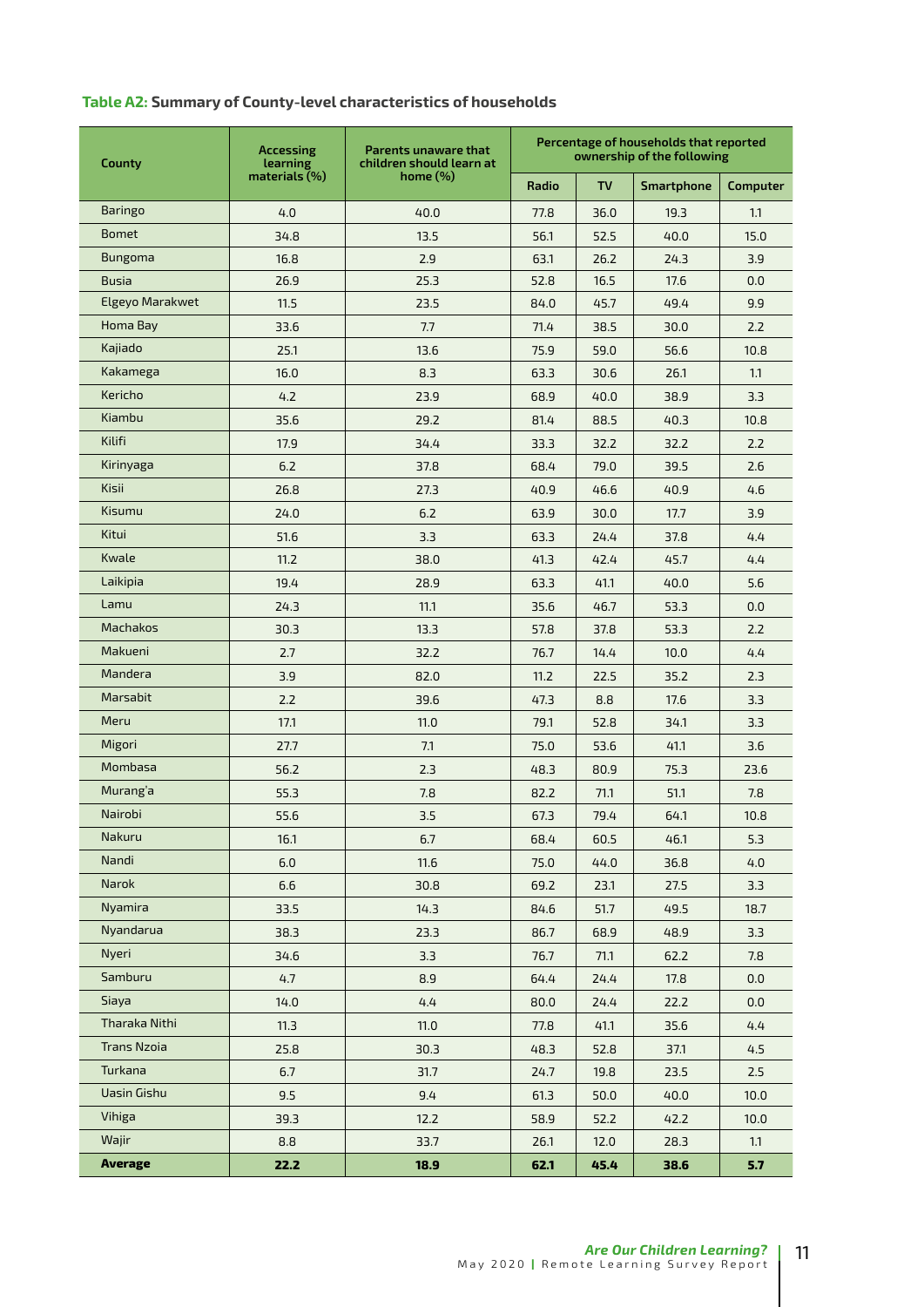#### **Table A3: School heads associations' officials' questionnaire**

#### **Uwezo Survey**

Status of Remote Learning during Covid-19 Crisis

#### **School Heads Official's Data**



| Respondent number |                     |  |                       |            |                       |      |  |                     |  |  |
|-------------------|---------------------|--|-----------------------|------------|-----------------------|------|--|---------------------|--|--|
| Position          | KESSHA County Chair |  | KESSHA S/County Chair |            | KEPSHA S/County Chair |      |  | KEPSHA County Chair |  |  |
| Name (optional)   |                     |  |                       |            | <b>Sex</b>            | Male |  | Female              |  |  |
| County            |                     |  |                       | Sub-county |                       |      |  |                     |  |  |

#### **Questions to School head association official**

- 1. How many public primary/secondary school heads are there in your sub-county? \_
- 2. Have you had any discussions with your members about remote/online learning since the closure of schools? Yes [ ] No [ ].
- 3. In your assessment, what percentage of the schools under the leadership of your members have put in place measures to ensure classes continues while children are at home? <10% [ ], 10 – 20% [ ],  $21 - 30\%$  [],  $31 - 40\%$  [],  $41 - 50\%$  [],  $51 - 60\%$  [],  $61 - 70\%$  [],  $71 - 80\%$  [],  $> 80\%$  [].
- 4. In your assessment, are there any schools run by members under your leadership that are able to reach learners during this Covid-19 crisis? Yes [ ] No [ ]
- 5. What are the main modes being used to reach learners by schools run by your members? Radio [ ], TV [ ], Internet [ ], smartphone [ ], Other [ ].
- 6. Please mention/describe these OTHER methods of communication being used by your members to reach learners.
- 7. In your assessment, what percentage of the learners in the schools under the leadership of your members are accessing learning materials while at home? <10% [ ], 10 – 20% [ ], 21 – 30% [ ], 31 – 40% [ ], 41 – 50% [ ], 51 – 60% [ ], 61 – 70% [ ], 71 - 80% [ ], > 80% [ ].
- 8. What challenges are your members encountering in ensuring relevant learning materials are delivered to learners during this covid crisis?
- 9. What do you suggest stakeholder should do to solve them?

#### **Thank you**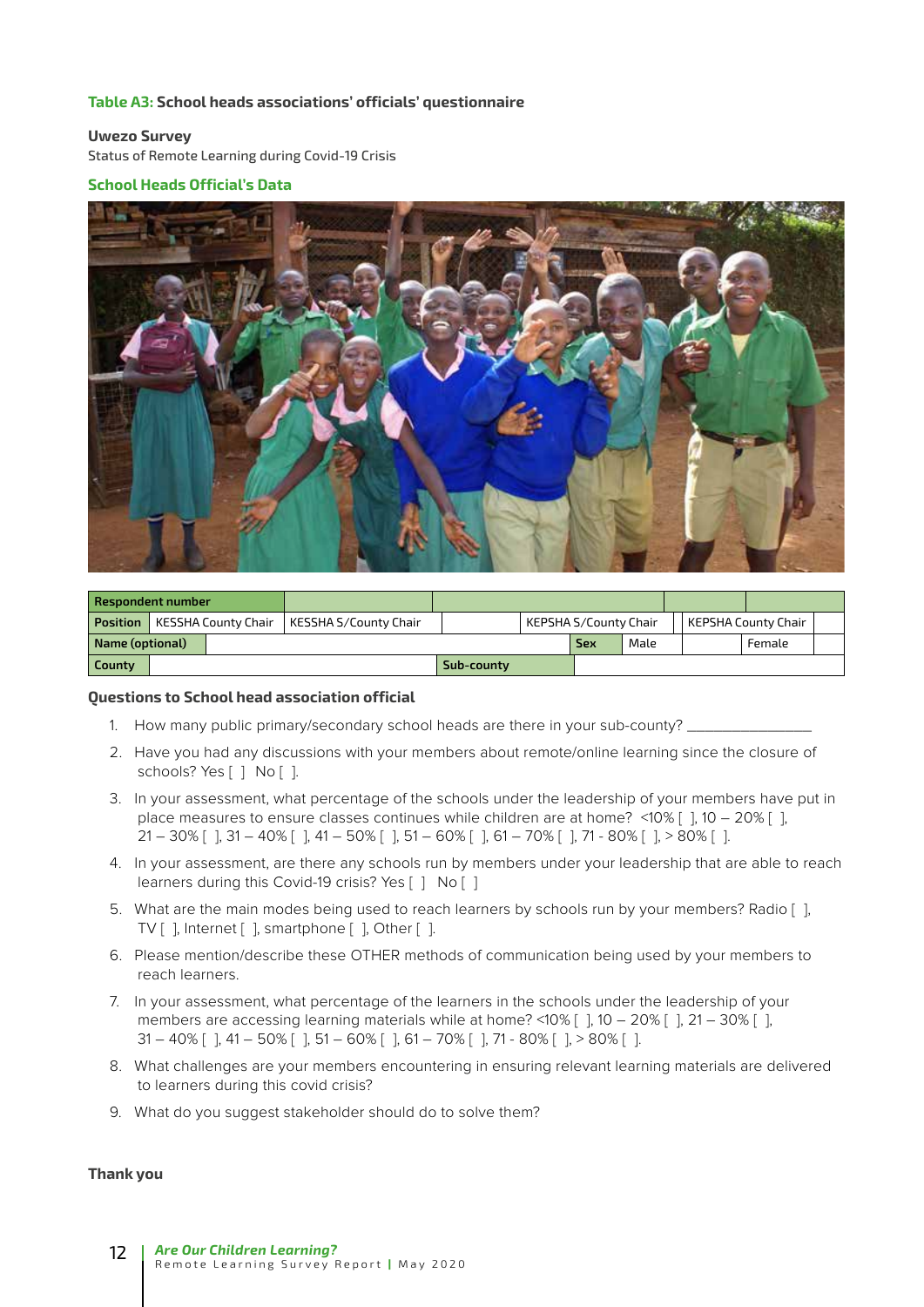#### **Table A4: Household heads' questionnaire**

#### **Uwezo Survey**

Status Of Remote Learnng During Covid-19 Crisis

#### **Location Details**

| Data collector: | County:  | Sub-county: |  |
|-----------------|----------|-------------|--|
|                 |          |             |  |
| Ward:           | Village: | Date:       |  |

#### **Household Data**

| <b>Household number:</b>           |      |  |               |        |  |                |  |  |  |
|------------------------------------|------|--|---------------|--------|--|----------------|--|--|--|
| Person answering questions:        |      |  | Father        | Mother |  | Other guardian |  |  |  |
| Name of household head (optional): |      |  |               |        |  |                |  |  |  |
| Sex of HH head                     | Male |  | <b>Female</b> |        |  |                |  |  |  |

#### **Questions to parent/guardian/Learner**

- 1. How many **school going** children do you have in your household? \_\_\_\_\_\_\_\_\_\_\_
- 2. Are you aware that children are supposed to continue learning at home via digital materials?
	- a) Yes
	- b) No
- 3. Have your children been able to receive learning materials to support their learning while at home?
	- a) Yes, all of them
	- b) Yes, some of them
	- c) No
	- d) I don't know
- 4. What challenges do you encounter with accessing these learning materials?
- 5. What one thing do you think can be done to solve them?
- 6. Do you own a radio? Yes [], no []
- 7. Do you own a TV? Yes [ ], no [ ]
- 8. Do you own a smartphone? Yes [ ], no [ ].

#### **This table is to be filled for school-going children who regularly live in the household.**

|                | Age | Sex   | Pre-primary<br><b>School</b> |        |         | Primary<br><b>School</b> |        |         | Secondary<br>school |        |         |                                   |           | Source/medium of learning materials (Tick all that apply) |               |                                     |                                |                                                  |                                   |
|----------------|-----|-------|------------------------------|--------|---------|--------------------------|--------|---------|---------------------|--------|---------|-----------------------------------|-----------|-----------------------------------------------------------|---------------|-------------------------------------|--------------------------------|--------------------------------------------------|-----------------------------------|
|                |     |       | Class                        | Public | Private | Class                    | Public | Private | $\frac{1}{2}$       | Public | Private | learning<br>materials<br>Received |           | Radio<br>classes                                          | TV<br>classes | Material<br>downloaded<br>from KICD | Sent by<br>school<br>via email | Sent by school<br>via<br>WhatsApp/<br><b>SMS</b> | Material<br>provided by<br>parent |
|                |     | $M$ F |                              |        |         |                          |        |         |                     |        |         | Yes                               | <b>No</b> |                                                           |               |                                     |                                |                                                  |                                   |
|                |     |       |                              |        |         |                          |        |         |                     |        |         |                                   |           |                                                           |               |                                     |                                |                                                  |                                   |
| $\overline{2}$ |     |       |                              |        |         |                          |        |         |                     |        |         |                                   |           |                                                           |               |                                     |                                |                                                  |                                   |
| $\overline{3}$ |     |       |                              |        |         |                          |        |         |                     |        |         |                                   |           |                                                           |               |                                     |                                |                                                  |                                   |
| 4              |     |       |                              |        |         |                          |        |         |                     |        |         |                                   |           |                                                           |               |                                     |                                |                                                  |                                   |
| 5              |     |       |                              |        |         |                          |        |         |                     |        |         |                                   |           |                                                           |               |                                     |                                |                                                  |                                   |
| 6              |     |       |                              |        |         |                          |        |         |                     |        |         |                                   |           |                                                           |               |                                     |                                |                                                  |                                   |
| $\overline{7}$ |     |       |                              |        |         |                          |        |         |                     |        |         |                                   |           |                                                           |               |                                     |                                |                                                  |                                   |
| 8              |     |       |                              |        |         |                          |        |         |                     |        |         |                                   |           |                                                           |               |                                     |                                |                                                  |                                   |

**Thank you**